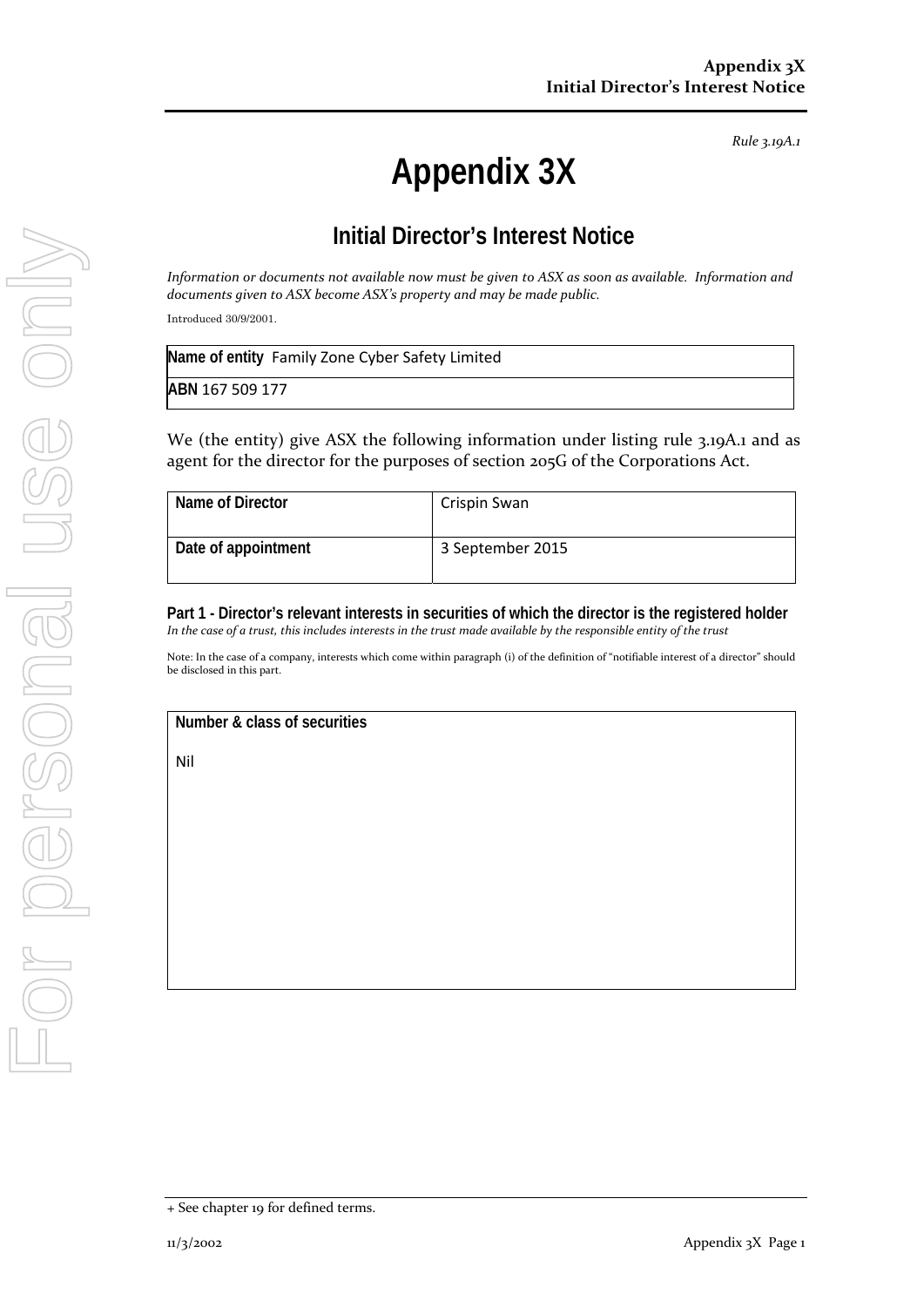In the case of a trust, this includes interests in the trust made available by the responsible entity of the trust

| Name of holder & nature of interest<br>Note: Provide details of the circumstances giving rise to the<br>relevant interest. | Number & class of Securities                                                                                                                                                                          |
|----------------------------------------------------------------------------------------------------------------------------|-------------------------------------------------------------------------------------------------------------------------------------------------------------------------------------------------------|
| Freshie Pty Ltd <swan a="" c="" family=""><br/>(Director and substantial shareholder)</swan>                               | 1,891,190 fully paid ordinary shares<br>750,000 options (\$0.25, 20 May 2019)<br>2,205,384 Class A Performance Shares<br>2,205,383 Class B Performance Shares<br>2,205,383 Class C Performance Shares |

### **Part 3 – Director's interests in contracts**

| Detail of contract                                       | N/a |
|----------------------------------------------------------|-----|
| Nature of interest                                       | N/a |
| Name of registered holder<br>(if issued securities)      | N/a |
| No. and class of securities to which<br>interest relates | N/a |

<sup>+</sup> See chapter 19 for defined terms.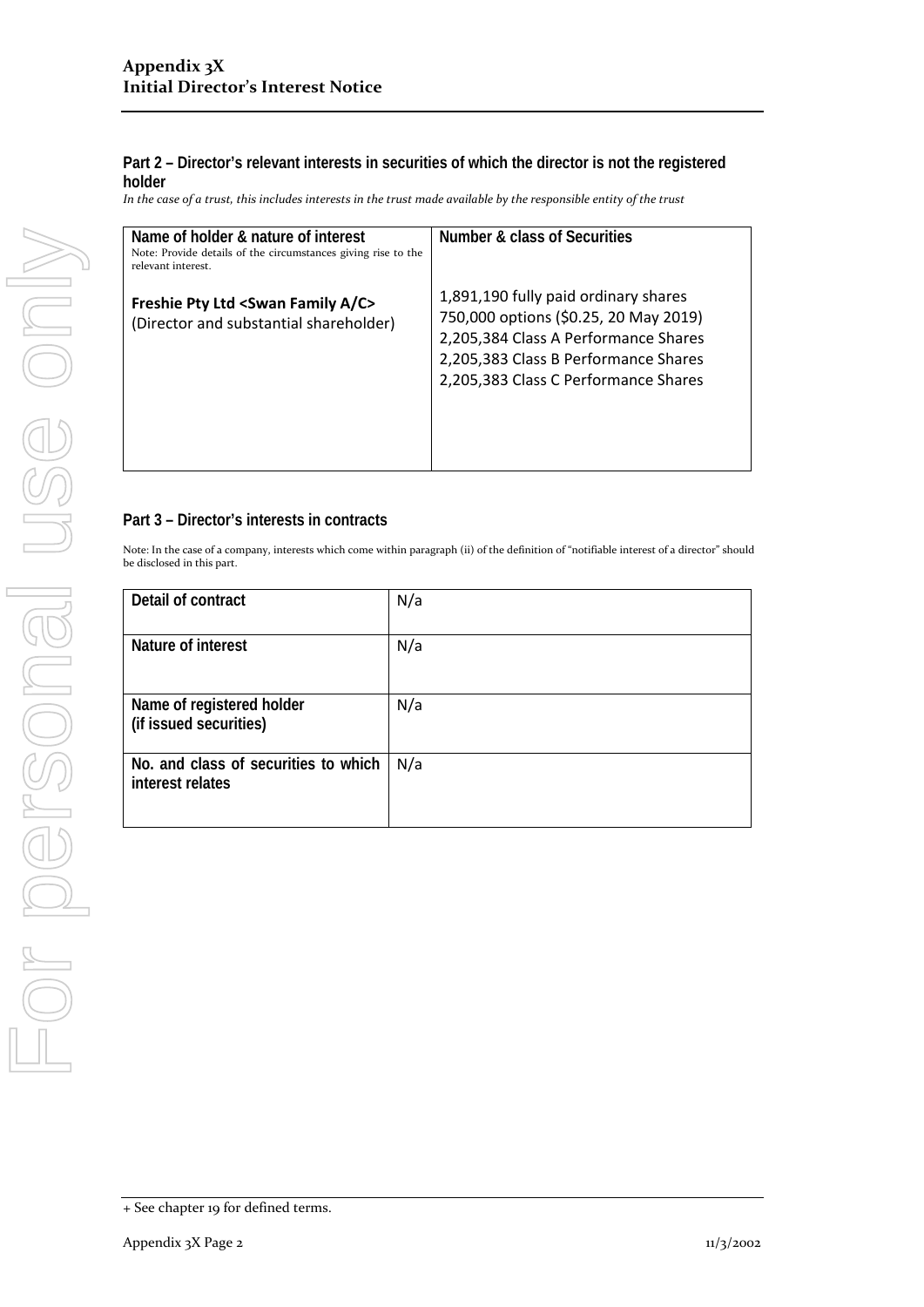# **Appendix 3X**

## **Initial Director's Interest Notice**

Information or documents not available now must be given to ASX as soon as available. Information and *documents given to ASX become ASX's property and may be made public.*

Introduced 30/9/2001.

| Name of entity Family Zone Cyber Safety Limited |  |
|-------------------------------------------------|--|
| ABN 167 509 177                                 |  |

We (the entity) give ASX the following information under listing rule 3.19A.1 and as agent for the director for the purposes of section 205G of the Corporations Act.

| Name of Director    | John Sims   |
|---------------------|-------------|
| Date of appointment | 13 May 2016 |

**Part 1 - Director's relevant interests in securities of which the director is the registered holder**  In the case of a trust, this includes interests in the trust made available by the responsible entity of the trust

Note: In the case of a company, interests which come within paragraph (i) of the definition of "notifiable interest of a director" should be disclosed in this part.

**Number & class of securities** 

The following securities are registered in the name John Sims < Sims Family A/c>

1,500,000 options (\$0.25, 20 May 2019)

<sup>+</sup> See chapter 19 for defined terms.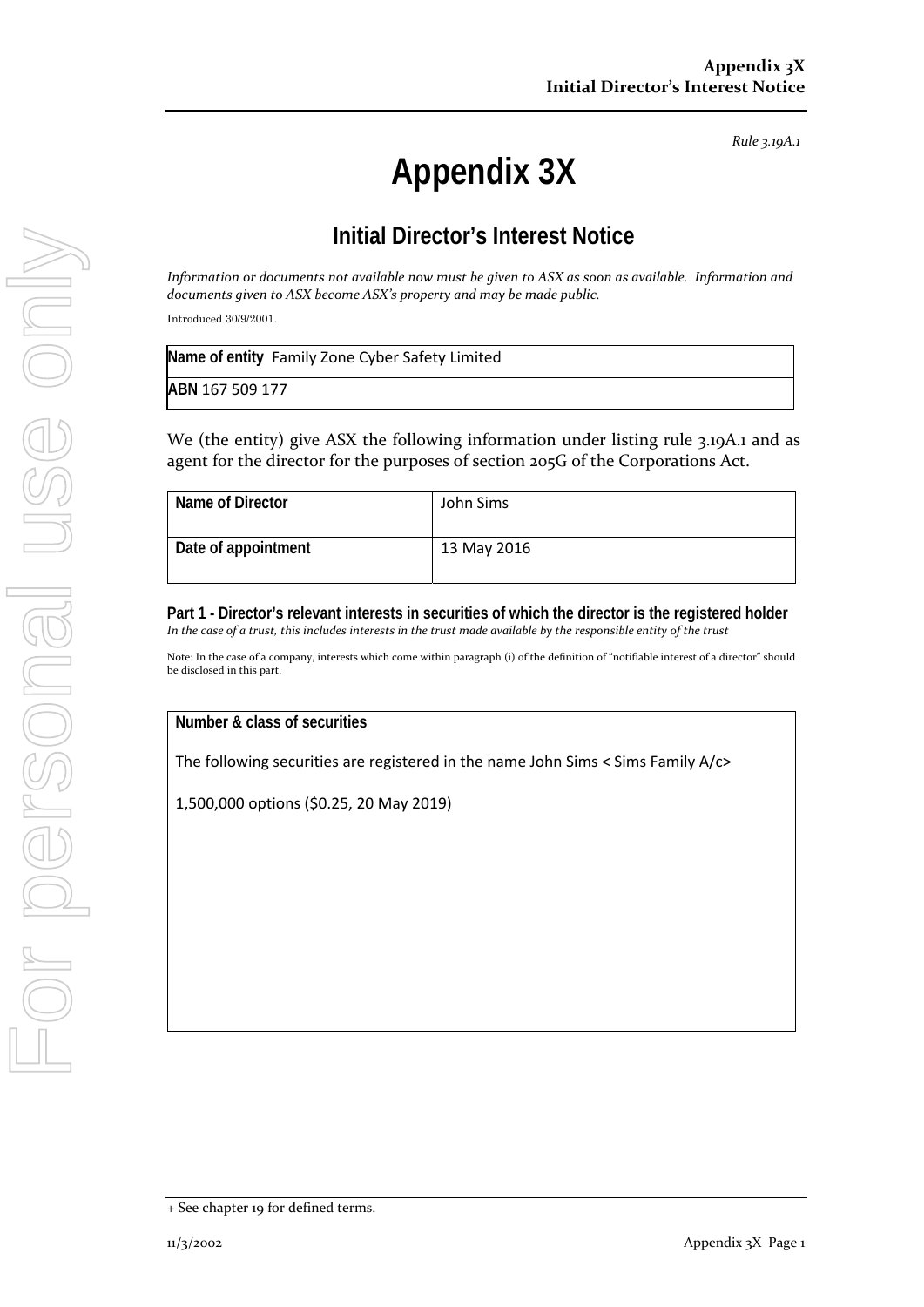In the case of a trust, this includes interests in the trust made available by the responsible entity of the trust

| Name of holder & nature of interest<br>Note: Provide details of the circumstances giving<br>rise to the relevant interest. | Number & class of Securities |
|----------------------------------------------------------------------------------------------------------------------------|------------------------------|
| Nil                                                                                                                        |                              |
|                                                                                                                            |                              |
|                                                                                                                            |                              |
|                                                                                                                            |                              |

### **Part 3 – Director's interests in contracts**

| Detail of contract                                       | N/a |
|----------------------------------------------------------|-----|
| Nature of interest                                       | N/a |
| Name of registered holder<br>(if issued securities)      | N/a |
| No. and class of securities to which<br>interest relates | N/a |

<sup>+</sup> See chapter 19 for defined terms.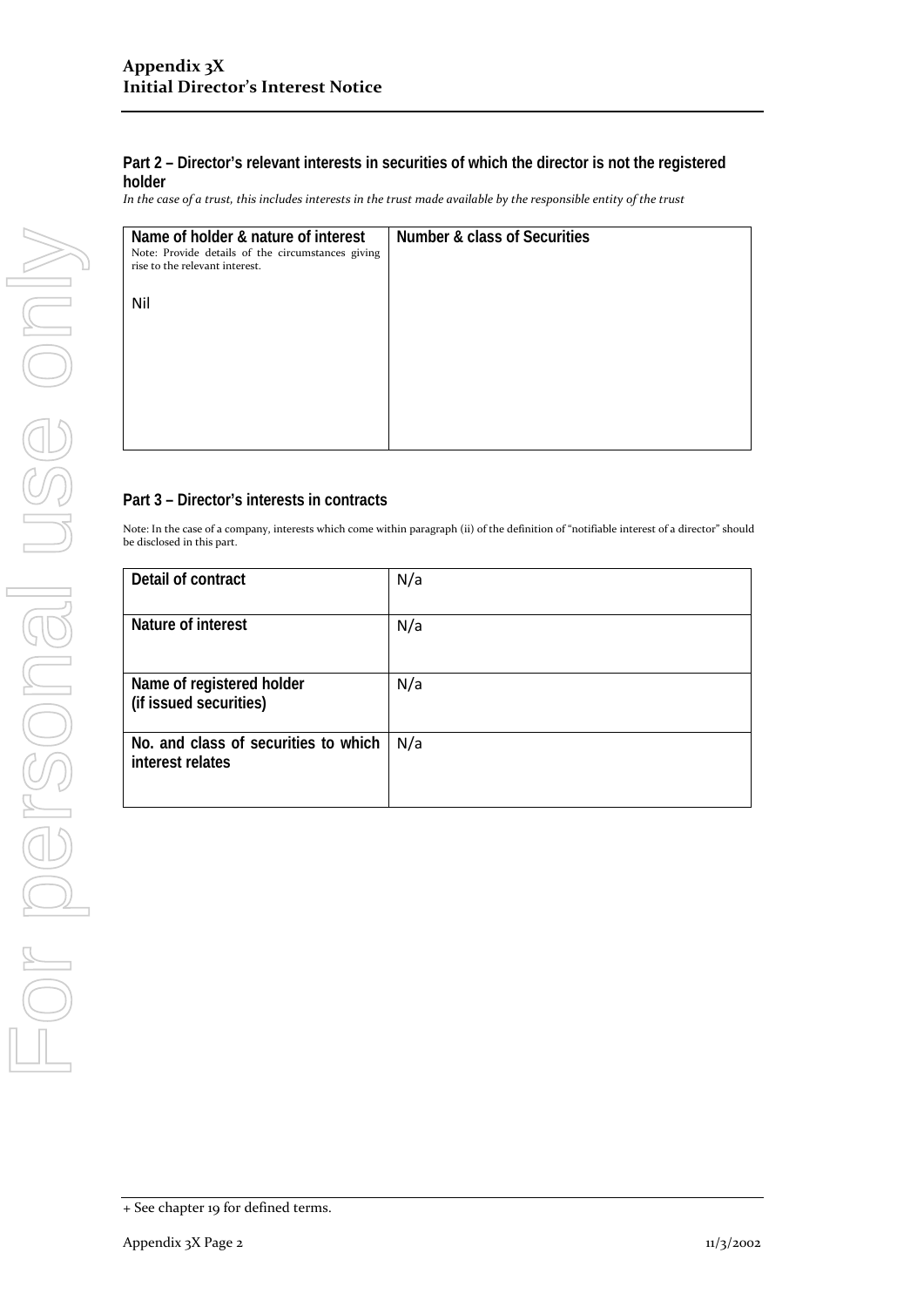# **Appendix 3X**

## **Initial Director's Interest Notice**

Information or documents not available now must be given to ASX as soon as available. Information and *documents given to ASX become ASX's property and may be made public.*

Introduced 30/9/2001.

| Name of entity Family Zone Cyber Safety Limited |  |
|-------------------------------------------------|--|
| ABN 167 509 177                                 |  |

We (the entity) give ASX the following information under listing rule 3.19A.1 and as agent for the director for the purposes of section 205G of the Corporations Act.

| Name of Director    | Phil Warren |
|---------------------|-------------|
| Date of appointment | 13 May 2016 |

**Part 1 - Director's relevant interests in securities of which the director is the registered holder**  In the case of a trust, this includes interests in the trust made available by the responsible entity of the trust

Note: In the case of a company, interests which come within paragraph (i) of the definition of "notifiable interest of a director" should be disclosed in this part.

**Number & class of securities** 

Nil

<sup>+</sup> See chapter 19 for defined terms.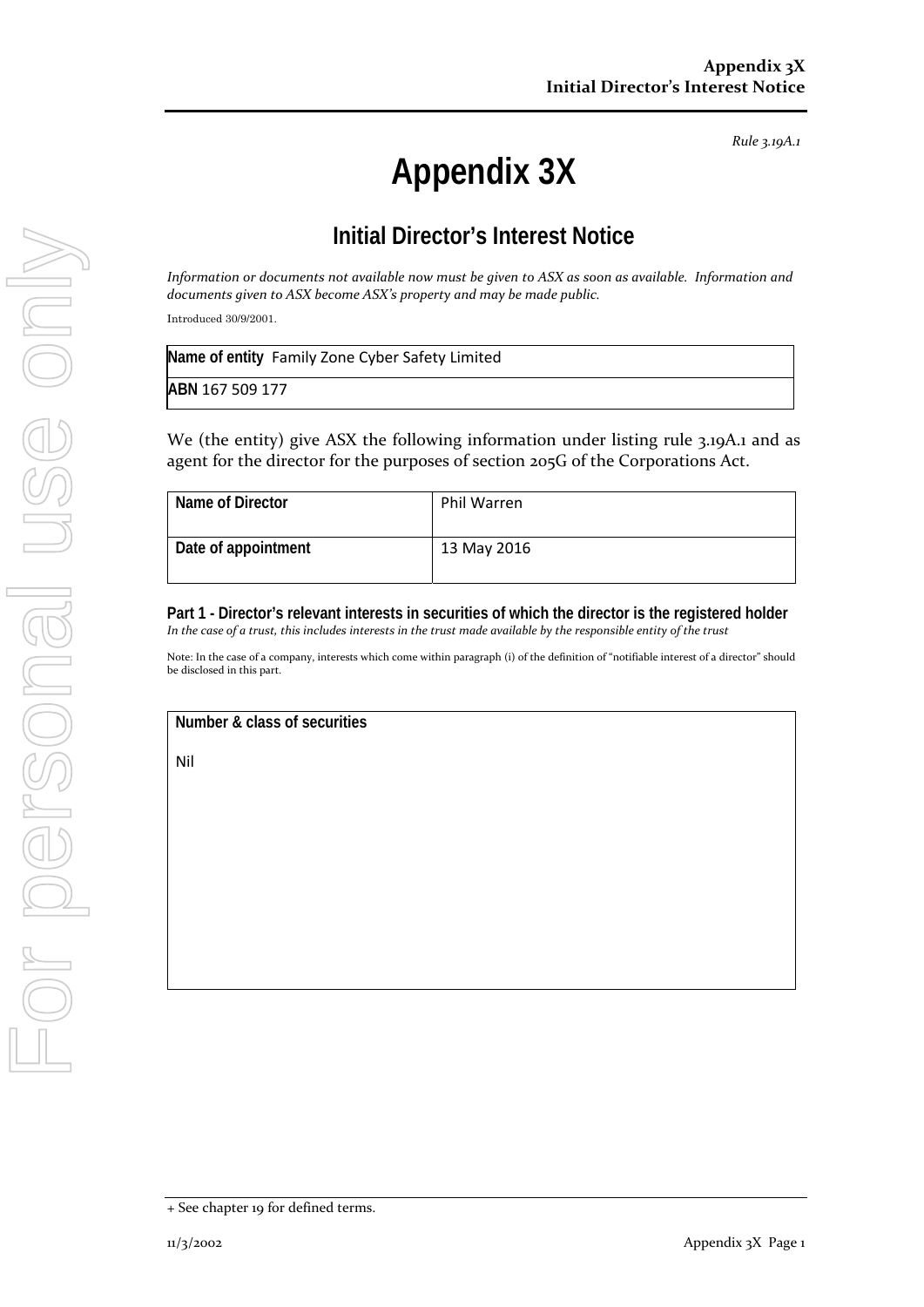In the case of a trust, this includes interests in the trust made available by the responsible entity of the trust

| Name of holder & nature of interest<br>Note: Provide details of the circumstances giving rise to the<br>relevant interest. | <b>Number &amp; class of Securities</b>                                          |
|----------------------------------------------------------------------------------------------------------------------------|----------------------------------------------------------------------------------|
| Philuchna Pty Ltd <warren fund="" super=""><br/>(Director and substantial shareholder)</warren>                            | 65,310 fully paid ordinary shares                                                |
| Philuchna Pty Ltd <pm &="" family<br="" na="" warren="">A/C &gt;<br/>(Director and substantial shareholder)</pm>           | 500,000 options (\$0.25, 20 May 2019)<br>1,500,000 options (\$0.25, 29 Aug 2019) |
|                                                                                                                            |                                                                                  |
|                                                                                                                            |                                                                                  |
|                                                                                                                            |                                                                                  |

### **Part 3 – Director's interests in contracts**

| Detail of contract                                       | N/a |
|----------------------------------------------------------|-----|
| Nature of interest                                       | N/a |
| Name of registered holder<br>(if issued securities)      | N/a |
| No. and class of securities to which<br>interest relates | N/a |

<sup>+</sup> See chapter 19 for defined terms.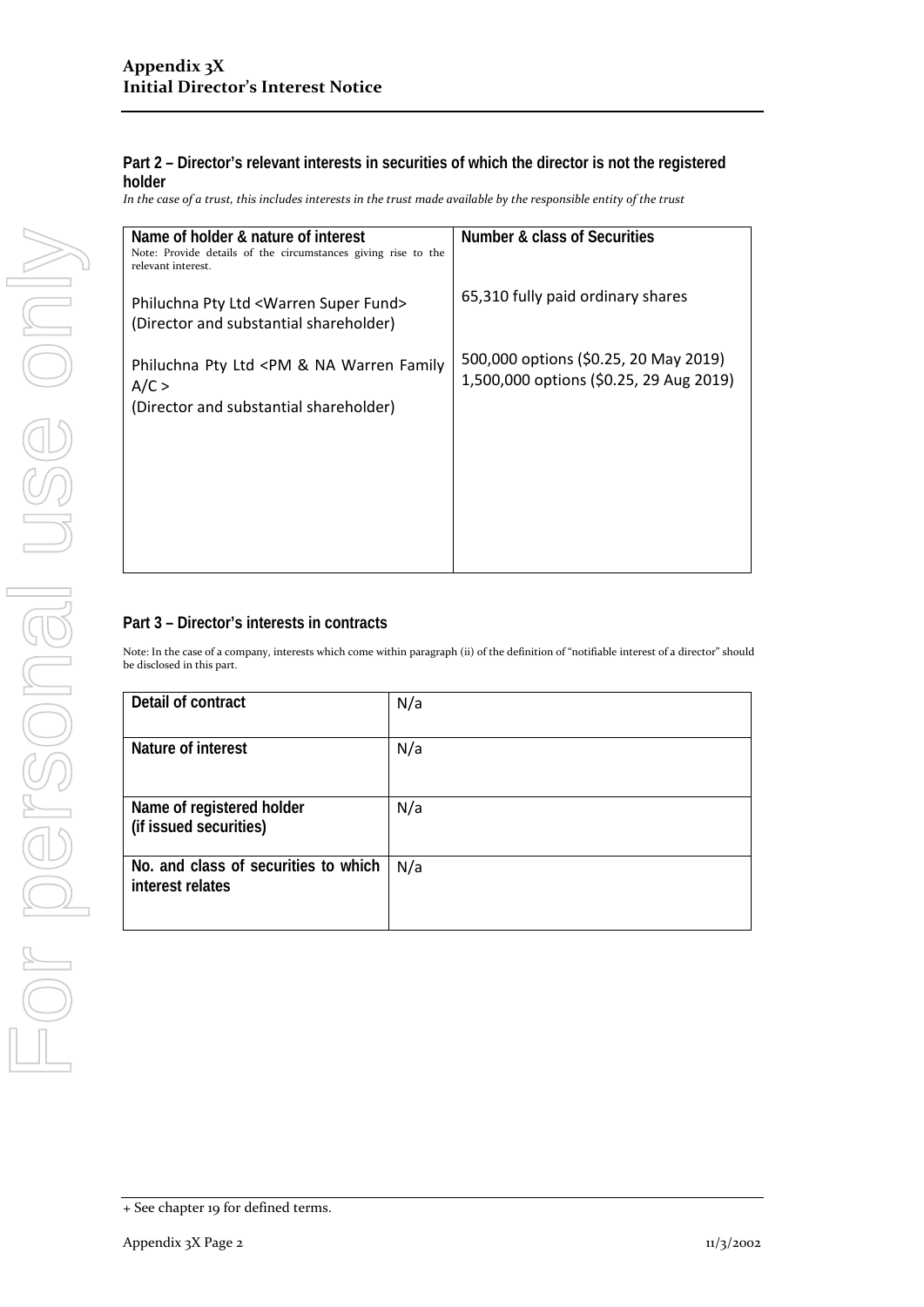# **Appendix 3X**

## **Initial Director's Interest Notice**

Information or documents not available now must be given to ASX as soon as available. Information and *documents given to ASX become ASX's property and may be made public.*

Introduced 30/9/2001.

| Name of entity Family Zone Cyber Safety Limited |  |
|-------------------------------------------------|--|
| ABN 167 509 177                                 |  |

We (the entity) give ASX the following information under listing rule 3.19A.1 and as agent for the director for the purposes of section 205G of the Corporations Act.

| Name of Director    | Tim Levy     |
|---------------------|--------------|
| Date of appointment | 1 April 2014 |

**Part 1 - Director's relevant interests in securities of which the director is the registered holder**  In the case of a trust, this includes interests in the trust made available by the responsible entity of the trust

Note: In the case of a company, interests which come within paragraph (i) of the definition of "notifiable interest of a director" should be disclosed in this part.

**Number & class of securities** 

Nil

<sup>+</sup> See chapter 19 for defined terms.